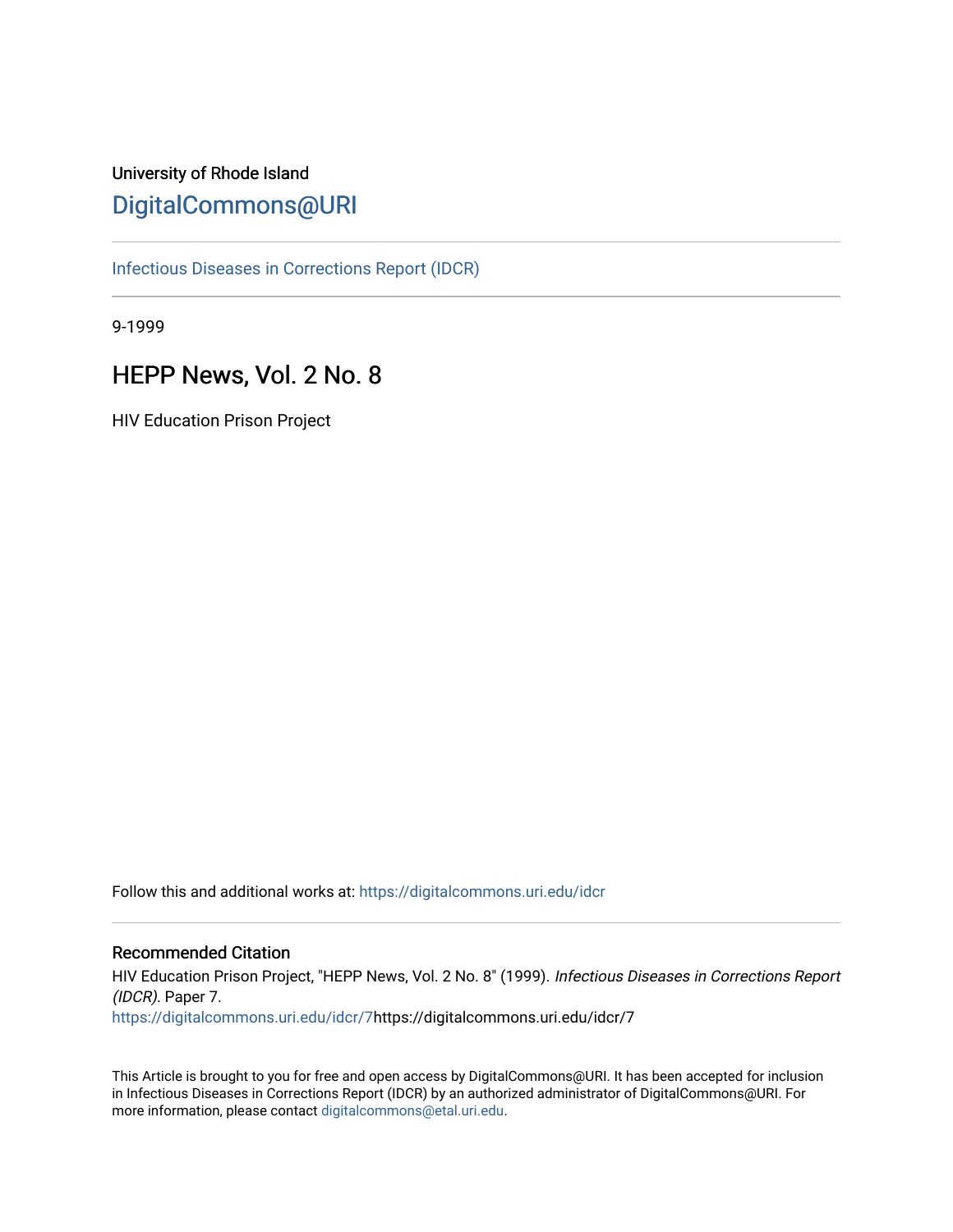

## About Hepp

HEPP News, a forum for correctional problem solving, targets correctional administrators and HIV/AIDS care providers including physicians, nurses, outreach workers, and case managers. Published monthly and distributed by fax, HEPP News provides up-to-the-moment information on HIV treatment, efficient approaches to administering HIV treatment in the correctional environment, national and international news related to HIV in prisons and jails, and changes in correctional care that impact HIV treatment. Continuing Medical Education credits are provided by the Brown University Office of Continuing Medical Education to physicians who accurately respond to the questions on the last page of the newsletter.

The editorial board and contributors to HEPP News include national and regional correctional professionals, selected on the basis of their experience with HIV care in the correctional setting and their familiarity with current HIV treatment. We encourage submissions, feedback, and correspondence from our readership.

The goal of HEPP News is to provide our readers with reports of effective and cost-conscious HIV care that can truly be implemented with the correctional environment. We hope our newsletter achieves that goal.

#### **E D I T O R S Anne S. De Groot, M.D.** *Director, TB/HIV Research Lab, Brown University School of Medicine*

#### **Frederick L. Altice, M.D.**

*Director, HIV in Prisons Program, Yale University AIDS Program*

#### **Faculty Disclosure**

In accordance with the Accreditation Council for Continuing Medical Education Standards for Commercial Support, the faculty for this activity have been asked to complete Conflict of Interest Disclosure forms. Disclosures are listed beneath the authors' names.

**All of the individual medications discussed in this newsletter are approved for treatment of HIV unless otherwise indicated. For the treatment of HIV infection, many physicians opt to use combination antiretroviral therapy which is not addressed by the FDA.**

*Hepp News is greatful for the primary support of Agouron Pharmaceuticals through an unrestricted educational grant and the additional support of Roche Pharmaceuticals.*

## **Clinical Trial Research in Correctional Settings**

#### **David Alain Wohl, MD**

*HIV Services Co-Director, North Carolina Department of Corrections Clinical Asst. Professor, Univ. of North Carolina Speaker's Bureau: Roche, Bristol-Myers Squibb, Glaxo and Roxane*

Prisoners, because of their relatively stable environments and availability, have historically been attractive, if not preferred, research subjects. Phase I drug toxicity studies, malaria treatment trials and radiation exposure experiments have notoriously been conducted utilizing prison inmates (1-3). However, with the evolution of research ethics and subsequent regulations, investigations involving prisoners have undergone fundamental changes over the past three decades.

Many advancements in establishing ethical standards for research conduct have stemmed from landmark events such as the Nuremberg "doctors' trials" of 1946; the 1964 statement by the World Medical Association (WMA), commonly known as the Declaration of Helsinki, and the convening by the U.S. Department of Health, Education and Welfare of the Belmont Commission in 1976 (4-6). While these events have set forth fundamental protection of human research subjects in general, each has also significantly impacted the use of prisoners in research.

#### **Autonomy in Prison: An Oxymoron?**

At the heart of all attempts to codify ethical research practices is the concept of informed and voluntary consent. The major codes and commission reports require that research subjects must agree to participate in studies free from "coercion," "constraint," "duress" or "elements of force." However, many argue that the prison setting is inherently coercive and severely limits the autonomy of prisoners to make a free choice. An opposing perspective argues that prisoners should not be denied the opportunity to make informed decisions to volunteer for properly designed research protocols.

The Belmont Commission Report recognizes the difficult balance between avoiding overt and subtle coercion of inmates as study subjects and allowing inmates the choice to participate. According to the authors of the Belmont Report, "On the one hand, it would seem that the principle of respect for persons requires that prisoners not be deprived of the opportunity to volunteer for research. On the other hand, under prison conditions they may be subtly coerced or unduly influ-*Continued on page 2*

## **HEPP is holding the following conferences:**

#### **Clinical Trials in Corrections**

Providence, Rhode Island

October 13-15, 1999

Conference will review the practice and legal and ethical aspects of clinical trials in correctional settings. A consensus meeting on the 15th will seek to identify a consensus on practical guidelines for holding clinical trials. Contact Betsy Stubblefield via fax (401.863.1243) or e-mail (heppnews@brown.edu), or visit www.hivcorrections.org

#### **HIV/AIDS Behind Bars**

Call for Abstracts

HEPP at BRUNAP is sponsoring a preconference colloquium on November 6 at the NCCHC conference that will discuss public health and corrections collaborations. Accepting abstracts of 500 words addressing this topic until September 22. Please fax (401.863.1243) or e-mail (heppnews@brown.edu) questions to Betsy Stubblefield. Visit www.hivcorrections.org for more information.

#### What's Inside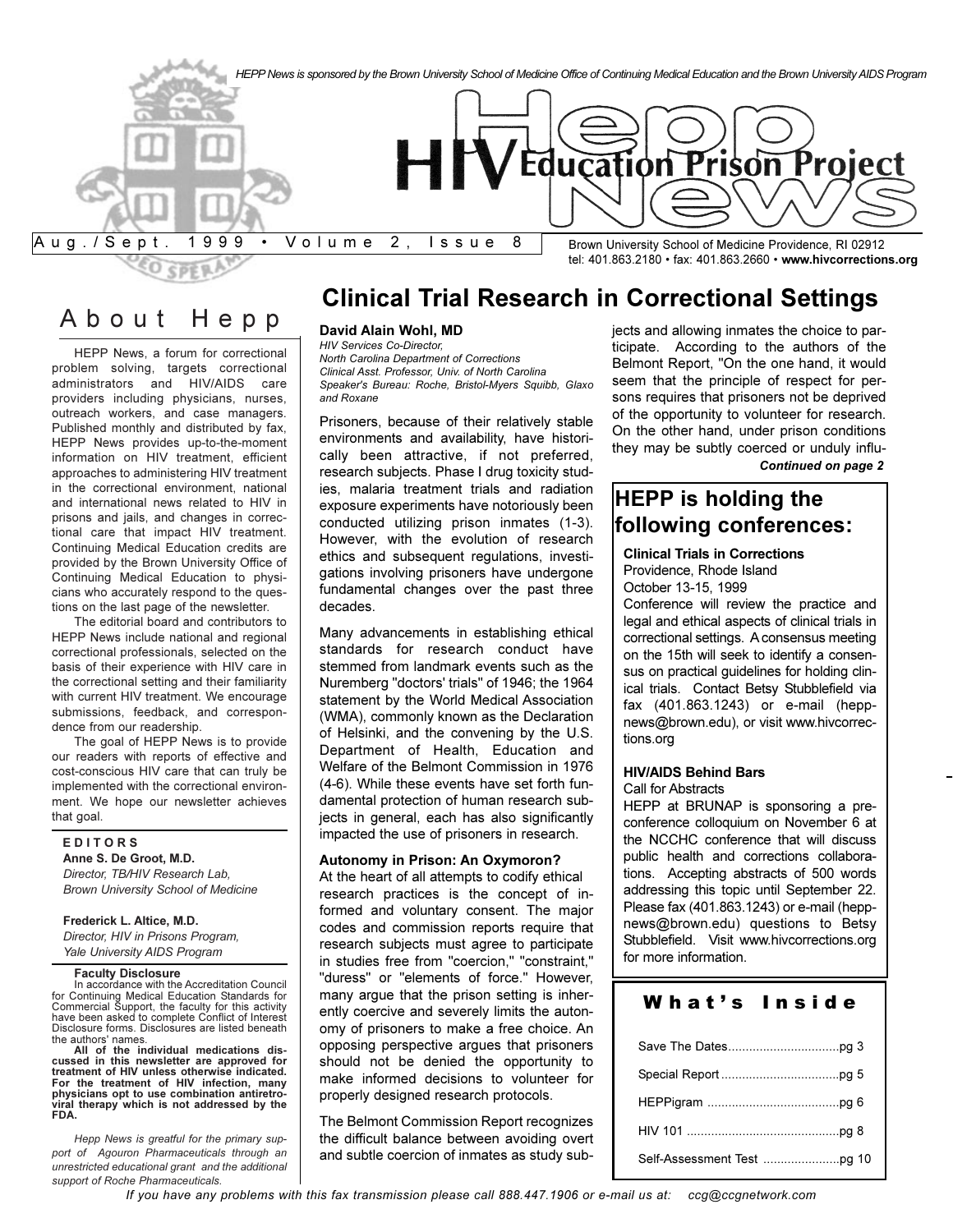## **Clinical Trial Research in Correctional Settings**

*Continued from page 1*

### *A personal story: Can ethical research be performed in correctional settings?*

*The mention of research in prison for most conjures up images of forced experimentation on captive human guinea pigs by callous scientists.* 

*However, research practice in prisons has dramatically changed over the past 30 years, fueled in part by the dark legacies of Nuremberg, Willowbrook and Tuskegee and intense media scrutiny of suspect human subject research.* 

*The result has been an ongoing examination of how clinical trails are conducted, particularly in so-called 'vulnerable' populations such as prisoners. Can clinical research be conducted ethically in correctional settings?* 

*As a clinical trialist working with subjects who are incarcerated, I believe the short answer is a resounding yes. The longer answer, however, adds caution: only if you are able to continuously and vigilantly act to safeguard that the fundamentals of ethical research are strictly adhered to. Our HIV clinical research program in prisons emerged from the observation that HIV was concentrated in our state correctional facilities.* 

*Despite this, little was known about issues of integral importance to HIV health care* providers such as inmates' attitudes and behaviors regarding their HIV infection, treat*ment and care.*

*In addition, it was evident to us, as it has been to others, that response to HIV therapy appeared to differ from that of the free world, with many inmates experiencing profound and durable responses to almost minimalistic antiretroviral therapies.*

*To address these issues, we have embarked on a series of clinical research efforts in our state prisons. To eliminate overt coercion of potential research subjects, our research group has gone to great lengths to disabuse patients of the notion that study participation results in any special rewards. It is made clear that volunteering will not result in special privileges, diet or access to medical personnel and will not have any impact on length of sentence or on parole. These points are discussed verbally and are detailed in the informed consent which is read to potential subjects. (See Heppigram).*

*We strive to only conduct studies that pose no more than a minimal risk to subjects. The issue of exposure to risk became a major issue and learning experience when we conducted a treatment trial in which one arm of the study received abacavir. It became evident that some of the incarcerated subjects were unable to immediately contact the study staff if they suspected they were developing an abacavir hypersensitivity reaction, say, late one Saturday at a site with no medical staff on duty until Monday. To us, this placed these subjects at greater risk than those not incarcerated. As a result, we decided to scale the scope of our study down to facilities with 24 hour-per-day, 7 day-per-week nursing and developed an appreciation of how research in prison poses unique challenges that are difficult to anticipate without an understanding of the complexities of a correctional system.*

*Research should, in general, aim to benefit the population being studied. Certainly, given the concentration of HIV in correctional settings, HIV-related research in prisons is appropriate and, I argue, necessary. Recently our group has initiated studies of patterns of antiretroviral adherence and the utility of directly observed therapy in prisons. Other researchers have elegantly studied the effect of continuity of medical care on recidivism, while others have reported on inmate attitudes toward condom and bleach availability. Each of these investigations relates directly to experiences encountered by inmates and the study results will be applicable to the inmate populations studied.* 

*In the dynamic world of HIV care, time waits for no one. For those doing time we should offer nothing less than what we offer those who are free, including ethically constructed clinical research. We are challenged, however, to answer the questions and develop the innovative therapies that will benefit prisoners and possibly others in way that is moral and reflects that we have learned a lesson from our past. David Alain Wohl, MD*

enced to engage in research activities, for which they would not otherwise volunteer. Respect for persons would then dictate that prisoners be protected." Whether to allow prisoners to "volunteer" or to "protect" them presents a dilemma, the report states (6).

The presence of unethical influence over inmates to enter clinical trials may be overt; for example, the awarding of special privileges or a sentence reduction. However, coercion can also be subtle. Increased access to medical care and opportunities to interact with others during study-related activities might constitute undue inducement.

The institutional review board's (IRB) role is to be vigilant in determining if coercion is present. The IRB Guidebook, published in 1993 by the National Institutes of Health (NIH), charges IRBs with determining whether advantages received by prisoner subjects are sufficient to impair the inmate's ability to freely choose to enroll (7).

#### **Which Studies Apply?**

Federal policy mandates that only certain kinds of research are appropriate for prisoner participation. These studies present no more than a minimal risk to the subject. Minimal risk is defined as "risk of physical or psychological harm that is no greater than that encountered in the routine lives of healthy persons."(8) Research considered appropriate for prisoner participation includes studies of criminal behavior, prison life, conditions affecting prisoners as a class and therapies likely to benefit the prisoner subject. Therefore, phase I and II treatment trials are not appropriate in correctional settings.

In general, prisoners should not be selected for research when other, less vulnerable and burdened populations can address the scientific question being posed. This issue of distribution of the burden of research is addressed in the Belmont Report:

"Social justice requires that distinction be drawn between classes of subjects that ought, and ought not, to participate in any particular kind of research, based on the ability of members of that class to bear burdens, and on the appropriateness of placing further burdens on already burdened persons.

Thus, it can be considered a matter of social justice that there is an order of preference in the selection of classes of subjects (e.g., adults before children), and that some classes of potential subjects (e.g., the institutionalized mentally infirm or prisoners) may be involved as research subjects, if at all, only on certain conditions." (6)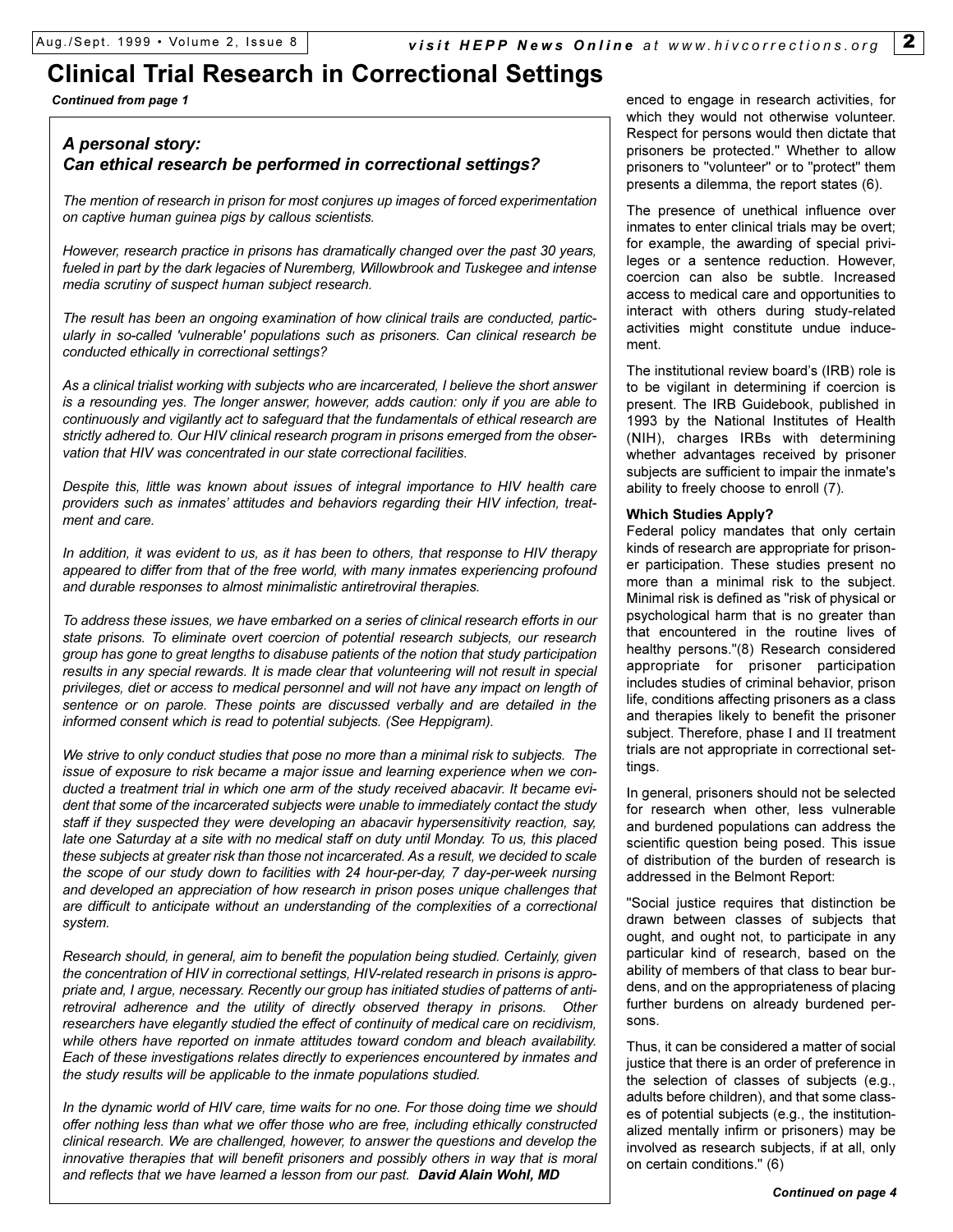## L ETTER FROM THE E DITOR

#### Dear Colleagues,

With the end of summer comes the usual flurry of Fall activities. You have already received notice of HEPP's Clinical Trials in Correctional Settings conference, scheduled for Oct 13-15 here in Providence (see Save the Dates for more information). We look forward, with excitement, to that meeting, where a who's who of correctional medical providers will discuss ethical, legal, and operational aspects of trials with leaders in the fields of medical ethics, HIV research and law. This issue of HEPP News features a lead article by David Wohl describing the history of clinical trials, and a "personal" note by David on his own experience in the North Carolina Department of Corrections.

Since one of the criteria for ethical research is "good clinical practice," it is entirely appropriate that this month's issue also include a description of case management - again in the NC DOC. The program, described by Faye Duffin, fits our idea of optimal case management, although we believe 48 clients per case manager is a little high, especially if they have to travel to more than one institution (see reference 6 in her piece). This statement would probably hold true for many states where HIV case management is operational. Those states that aren't fortunate enough to have case management may wish to contact Faye Duffin, or her supervisor Medical Director Barbara Pohlman, at the NC DOC, for more information.

This month's issue includes two tools that will be useful to HIV providers in correctional settings. In keeping with our case management features, we have provided you a full page, standardized HIV care flow sheet for the management of the HIV infected inmate. We've also included a list of criteria for informed consent that is relevant to the Clinical Trials article. After reading this issue, readers should be able to list which types of research are appropriate for prisoner participation, identify requirements for prisoner research as described by federal codes and commission reports, and outline the essential components of HIV nurse case management in correctional settings.

Next month, for our First Anniversary Issue, we'll feature an update on HIV treatment by one of our editors, and insights on how a large state system manages to adapt to rapidly changing clinical guidelines for HIV. We're proud to let you know that this issue marks our first anniversary, and we'd like to thank you for your continued interest in our publication.

Sincerely,

Ame 1. DeGroot

Anne S. De Groot, MD Editor, HEPP News Co-chair, HIV Education/Prison Project

David Thomas, MD Assistant Chief of Health Services Florida Department of Corrections

## AVE THE **U**ATES

**Update on Optimal Sequencing of Antiretroviral Therapy, Series Two: Initiation of Therapy: Potency vs. Class**

CME-accredited telephone conference calls on September 16, and 22, 1999

To register, call 800.433.4584 or e-mail rodell@whcom.com Sponsored by: Rush-Presbyterian-St. Luke's Medical Center, Chicago, IL.

#### **Antiretroviral Update for the Next Millennium** October 12, 1999 Satellite video conference Contact: Carol Kiner, Videoconference coordinator,

Albany Medical Center e-mail: kinerc@mail.amc.edu phone: 518.262.4674 fax: 518.262.6335

**4th National Conference on Chronic Disease Prevention and Control: Multi Disciplinary Care of the HIV-Infected Adult** October 27-29, 1999 Atlanta, GA Sponsored by: Southeast AIDS Training and Education Center Contact: Patricia Yeargin phone: 404.727.2938 fax: 404.727.4562 e-mail: pyeargin@emory.edu

**HEPP News** is published twelve times a year by the Brown University AIDS Program Box G-H105 · Providence RI 02912 *tel:* 401.863.1725 *fax:* 401.863.1772 *e-mail:* brunap@brown.edu

*If you have an difficulties with this fax transmission please call 888.447.1906*

#### **Senior Advisory Board**

Joe Bick, M.D. *California Dept. of Corrections* Roderic D. Gottula, M.D. *Society for Correctional Physicians* Theodore M. Hammett, Ph.D. *Abt Associates* Ned E. Heltzer, R.Ph., M.S. *Prison Health Services, Inc.* David Thomas, J.D., M.D. *Florida Dept of Corrections*

#### **Managers**

Dennis Thomas *HIV Education Prison Project* Michelle Gaseau *The Corrections Connection*

**Layout**  Mary Sheehan *The Corrections Connection*

**Promotion and Distribution** Amanda Butler *Cimon Consulting Group*

#### **Editorial Associates**

Elizabeth Stubblefield *HIV Education Prison Project* Christine Mastal *The Corrections Connection*

#### **Associate Editors**

Timothy P. Flanigan, M.D. *Brown University School of Medicine* David P. Paar, M.D. *University of Texas Medical Branch* Anne C. Spaulding, M.D. *Brown University School of Medicine* David A. Wohl, M.D. *University of North Carolina* Betty Rider, M.A., M.S. *North Carolina Division of Prisons* Steve Szebenyi, M.D. *Albany Medical College* Stephen Tabet, *Univ. of Washington Division of Infectious Disease Seattle HIVNET*

#### **United States Conference on AIDS**

November 5-8, 1999, Denver, CO Sponsored by: The National Minority AIDS Council (NMAC). Contact: for more information, call 202.483.6622 x343 or visit www.nmac.org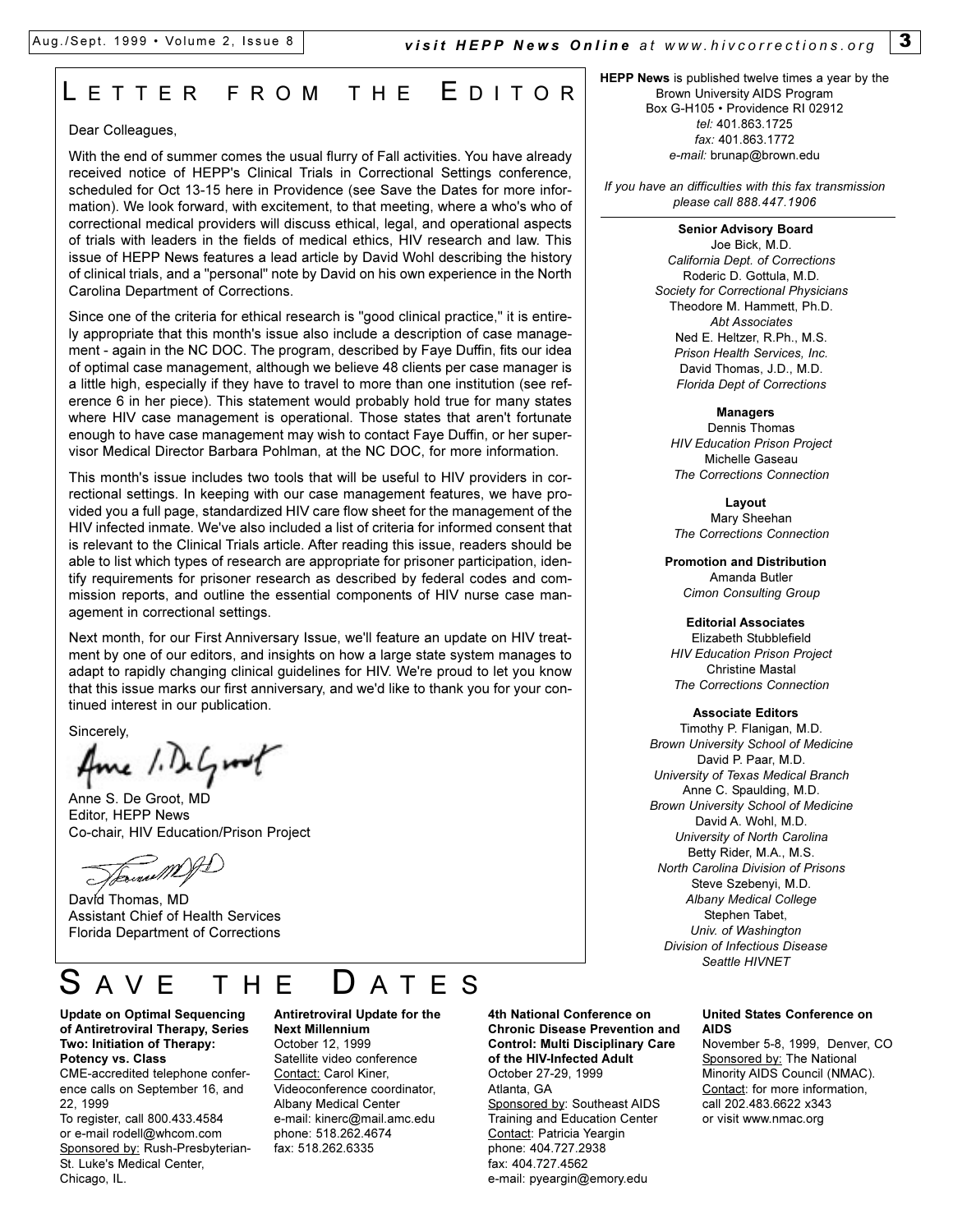## **Clinical Trial Research in Correctional Settings**

#### *Continued from page 2*

The use of placebos must also be applied in an ethical manner when research involves vulnerable populations. In the wake of the Tuskegee syphilis study, where poor African American men were not informed that they were part of an infected natural history cohort, it is imperative that all procedures and treatments be known and understood by the subject. Placebos can be used as part of a control group only in special circumstances and almost never when administered alone without a concomitant active agent. Use of placebos or inclusion of an untreated control group requires approval of the Department of Health and Human Services if the research is federally supported (7).

#### **Guidelines for Regulating Prison Research**

*1976 Belmont Report* http://www.grants.nih.gov/grants/oprr/ humansubjects/guidance/belmont.htm

*1989 Revised Version of the Helsinki Declaration* http://helix.nih.gov:8001/ohsr/helsinki.php3

*Office for Protection from Research Risks (OPRR)* http://grants.nih.gov/grants/oprr/oprr\_t.htm

*FDA Requirements* http://www.nih.gov/grants/oprr/irb/ irb\_guidebook.htm

#### **Confidentiality**

Protecting the privacy of prisoners is difficult even when they are not part of a clinical trial. Simply being moved from a cell to

a clinic can make an inmate conspicuous to others.

In addition, there are breaches of confidentiality when non-medical staff have access to medical records. Study activity that increases the frequency of clinic visits or risks confidentiality in other ways must be minimized. Maintaining confidentiality for inmates may involve elaborate safeguards and protections such as storing study related documents separately from the medical record, integrating study visits with routine clinic visits and carefully labeling any medication dispensed.

#### **IRBs**

The primary responsibility for review and oversight of clinical research is the IRB. All research involving prisoners should be evaluated by an IRB. The board should meet the requirements specified in the Code of Federal Regulations [45 CFR 46.304].

#### **Research and Race**

A disproportionate number of persons incarcerated in the United States are members of racial minorities. As such, research in correctional settings may place a particularly unfair burden on minority prisoners despite the efforts of the investigators to fairly select subjects. Historically, the opposite has generally been true; white prisoners have usually been over-represented in research. This may have been due to biased selection, allowing white inmates to benefit from the privileges that were historically associated with participation in research trials (9).

However, as more members of racial and

ethnic minority groups are incarcerated and the coercive inducements for study enrollment are eliminated, there is a potential for minorities to be disproportionately represented in clinical research in prisons.

While individual institutions or investigators may not be able to resolve a problem that is pervasive in their social setting, they can consider distributive justice in selecting research subjects. This may be accomplished by attempting to have the racial make-up of the study population reflect that of the population affected by the disease being studied. For research investigating conditions specific to prisoners, the disproportionate inclusion of racial minorities may be justified as representative of the composition of the prison population.

#### **Summary**

Prisoners need to be protected from research that is exploitative and which can pose undue risks. Inmates must not be included in research solely because they are part of a convenient and readily accessible population. When undue coercion and influence are minimized to the greatest degree possible, prisoners may be able to make an informed decision regarding participation.

It is incumbent upon investigators and IRBs to be familiar with the regulations guiding research in correctional settings and to determine if the proposed research is suitable for prisoner participation. When designed and implemented correctly, research involving prisoners is likely to benefit inmates as a class, and become an asset to research in general.

#### **REFERENCES:**

- 1. Procedures Used at Stateville Penitentiary for the Testing of Potential Antimalarial Agents. JClin Invest. 27, no. 3 (part 2) (1948): 2-5.
- 2. Jessica Mitford, "Experiments Behind Bars: Doctors, Drug Companies, and Prisoners," Atlantic Monthly. 23, January 1973, 64-73.
- 3. U.S. Department of Energy: Advisory Committee on Human Radiation Experiments, http://tisnt.eh.doe.gov/ohre/roadmap/achre/chap9\_2.html.
- 4. Shuster E. Fifty years later: the significance of the Nuremberg Code. New England Journal of Medicine. 337(20):1436-40, 1997 Nov 13.
- 5. Medical Ethics Committee. Proposed revision of the World Medical Association Declaration of Helsinki. Ferney-Voltaire, France: World Medical Association, 1999. http://www.grants.nih.gov/grants/oprr/humansubjects/guidance/belmont.htm
- 6. National Commission for the Protection of Human Subjects of Biomedical and Behavioral Research. Belmont Report: Ethical principles and guidelines for the protection of human subjects of research. Washington, D.C.: Government Printing Office, 1983 http://www.med.umich.edu/irbmed/ethics/belmont/BELMONTR.HTM.
- 7. The IRB Guidebook 1993. Office for Protection from Research Risks NIH, http://www.nih.gov/grants/oprr/irb/irb\_chapter6.htm#gt.
- 8. Code of Federal Regulations, title 45, part 46: 45 CFR 46.305 and 45 CFR 46.306, 1991.
- 9. Jon M. Harkness, "Vivisectors and Vivishooters: Medical Experiments on American Prisoners before 1950," paper presented at "Regulating Human Experimentation in the United States: The Lessons of History," Columbia College of Physicians and Surgeons, New York, 23 February 1995.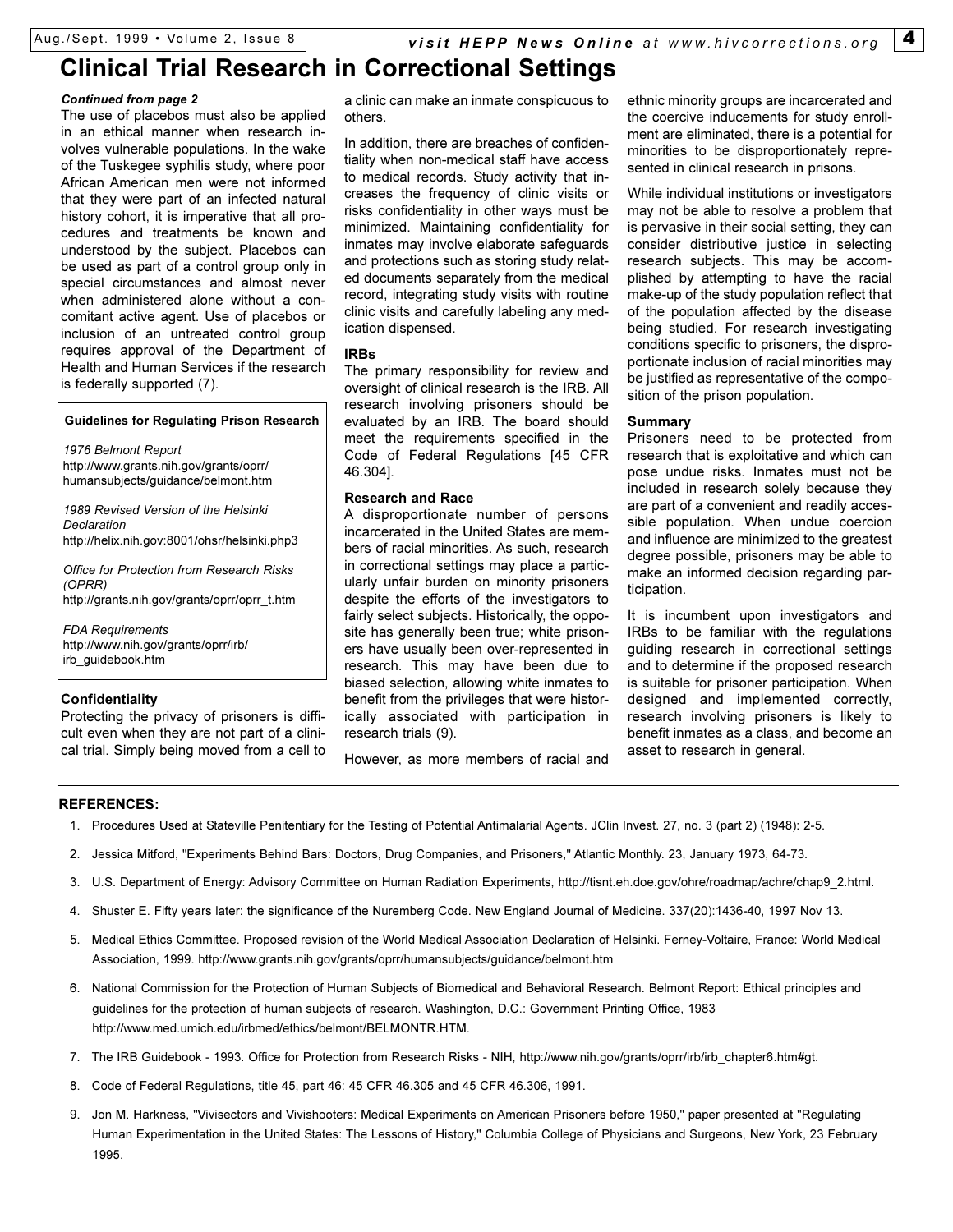## **SPECIAL REPORT - HIV Case Management In Corrections:**

#### The HIV/AIDS Outreach Program of the North Carolina Division of Prisons

#### *Introduction:*

*As the director of Nursing and Ancillary Services at the New York State Department of Correctional Services, it is my pleasure to introduce this piece on the subject of case management of HIV in the correctional setting. Overseeing the nursing practice and continuing education needs of over 500 nurses in the New York State Department of Correctional Services (NYSDOCS), Division of Health Services, is certainly challenging but rewarding as well. Case management of HIV-infected inmates is inherent in correctional nursing practices in light of the high HIV profile of prison populations. Provision of care to HIV-infected inmates takes a focused, coordinated and concerted effort by our health care professionals- the largest component of which is the professional nursing staff. This affords the nurses the unique opportunity of fostering and participating in intra-disciplinary collaboration with their nurse peers.* 

*The following article by Faye Duffin describes North Carolina Department of Prisons' (NCDOP) HIV Care Model of case management. Outreach Nurses, as case managers are known in the NCDOP, facilitate early identification, education and prevention of HIV with individualized case management interventions for the known HIV-infected inmates, emphasizing trust building client-caregiver relationships. The Outreach Nurses also promote inter-disciplinary collaborations by providing education to all members of correctional staff.* 

*Indeed, the tasks the NCDOP outreach nurses perform seem to be numerous and critical to the provision of good HIV care, bringing me to my final point: The most difficult task we engage in as partners in correctional health care is the budgeting of our time. The standard case-load for an HIV case manager outside corrections is in the range of 30 to 40 patients, due to the complex nature of HIV care. Inside corrections, case loads tend to be much higher. Faye Duffin's article accurately reflects the challenges as well as the rewards of HIV case management in the correctional setting.* 

*Christine C. Mulligan, R.N, M.S. Director of Nursing & Ancillary Services, N.Y. State Department of Correctional Services*

#### **Faye A. Duffin, R.N.,C, B.S.**

NCDOP Infection Control Coordinator

The North Carolina General Assembly established the basic structure of today's HIV care model in the North Carolina Division of Prisons (NCDOP) in 1994 (1). The model includes three critical components: care directed by a team of HIV-experienced physicians, a team of outreach nurses focused on HIV care and education, and comprehensive case management (during incarceration and discharge planning). Wisely, NCDOP has stayed the course set by the legislature, providing HIV care that is consistent with current treatment guidelines and community standards (2). This article will address the role of the case manager, or "outreach" nurse, as we are called in the NCDOP.

As nurses, we are well aware that almost all of our incarcerated patients eventually return to the community. Their health status will affect the community as a whole, especially if the inmates are affected by infectious diseases such as HIV, TB and sexually transmitted diseases that they could transmit to members of their family or community. Often, their conditions have not been treated because they have had limited access to health care prior to incarceration. Therefore, prison and jail settings are critical points of access to address the preventive and primary health care needs of this hard to reach population, and to plan for interventions that will return them to the community in good health (3). Our role in the task of preventing and treating medical conditions in this population will save public and correctional resources and protect communities to which they return.

Considering the broad scope and importance of integration of services required to care for inmates with HIV/AIDS, skilled nursing case managers are an essential part of the health care team (4). Thus at the initiation of the outreach program in the NCDOP, eleven nurses were hired and trained by NCDOP to provide patient education, case management and discharge planning to the HIV-infected inmates in the prison population.

Over the years, the program has evolved to include many of the activities provided by community outreach programs. Therefore, in keeping with the nurses' desire to improve patient confidentiality and trust, the nurses chose to be identified as "Outreach Nurses." The outreach program nurses' role includes early identification, education and prevention; case management of the known HIV positive inmate; technical and professional support to staff; and discharge planning.

#### **Early identification, education and prevention**

All new admissions are required to participate in HIV education and prevention sessions at the time of intake. One outreach nurse is assigned to each intake center. The main purpose of the intake session is to increase awareness of HIV risk factors and behaviors, and to encourage the newly admitted inmates to get tested. We also use this opportunity to provide information on prevention techniques through lectures, interactive group discussions, and videos. We try to cover a broad range of topics in our one intake session, such as basic HIV pathophysiology, transmission risks, and signs and symptoms of HIV infection and associated opportunistic infections. We also offer HIV education and testing programs to incarcerated women, in collaboration with the local health department. Through early intervention with incarcerated women, we hope to provide information on HIV prevention, identify women who are infected and in need of treatment, and identify and treat HIV-infected pregnant women, thereby preventing transmission of HIV to their children.

#### **Case management for HIV infected inmates**

Case management is an integral part of connecting inmates to available services concerning HIV and other health needs (4). By definition, the nurse case manager or outreach worker assesses, plans, implements, coordinates, monitors, and evaluates the options and services required to meet each of our patients' health needs, using communication and available resources to promote quality, cost-effective outcomes (5).

We are each responsible for case management at the prisons in our assigned region. Once identified, HIV infected inmates are assigned to an outreach nurse, who then provides that patient with additional education and counseling sessions. Similar to "outreach nurses" in local communities, we assist our patients as they navigate through the bureaucratic maze of HIV/AIDS care in a large and complex system. And, since we are assigned to more than one institution, our ability to follow patients after transfer to a new institution provides continuity of care. If, for example, records are not transferred with the patient, we can provide clinical information on the patient for the medical staff at the patient's new facility.

We are also responsible for reporting each of our HIV cases to the local health department and the Centers for Disease Control. For all newly diagnosed positive cases in North Carolina, we are required by law to ask the patient about the need for partner notification, and to arrange partner notification through the Department of Health and Human Services. Another important aspect of our job is to make referrals to mental health, chaplain, substance abuse, or other services as warranted.

Our role permits us to concentrate on educating the patient, allowing the physician specialist to concentrate on managing the disease. We emphasize the importance of adherence to treatment regimens and management of risky behaviors. We explain disease progression, interventions, and treatment, and we emphasize the importance of follow up with the specialists at the infectious disease clinic. We are responsible for monitoring adherence to medication, discussing side effects, controlling for medication interactions, and following up on laboratory test results. We also give the patient information on opportunistic infections.

#### **The key: The client/caregiver relationship**

We believe that our system works because the patients learn to trust the outreach workers. Our contact with the patient begins either at the time the HIV infected patient enters the system, or at the time HIV infection is first identified. Early and frequent contact lays the foundation for a trusting client/caregiver relationship (6)- which is often difficult to achieve with incarcerated patients. This trusting client/caregiver relationship allows the inmate to discuss problems that he or she might not be comfortable addressing with unit medical staff. We see each inmate regularly to discuss medication adherence and treatment compliance. We are also available to manage HIV-related problems when a unit nurse contacts us. After discussing the problem with the nurse, we decide whether we should visit the patient to discuss problems or concerns.

Most of our inmate patients are cooperative with us, and welcome our assistance, even requesting to see us personally when submitting their sick call forms. A few inmates are less receptive to having us participate in their care. Our role in those situations is to be sure to monitor the patient, to review the health care record, and to evaluate the type of symptoms the patient might be reporting to other health unit workers. We will periodically call on the *Continued on page 7*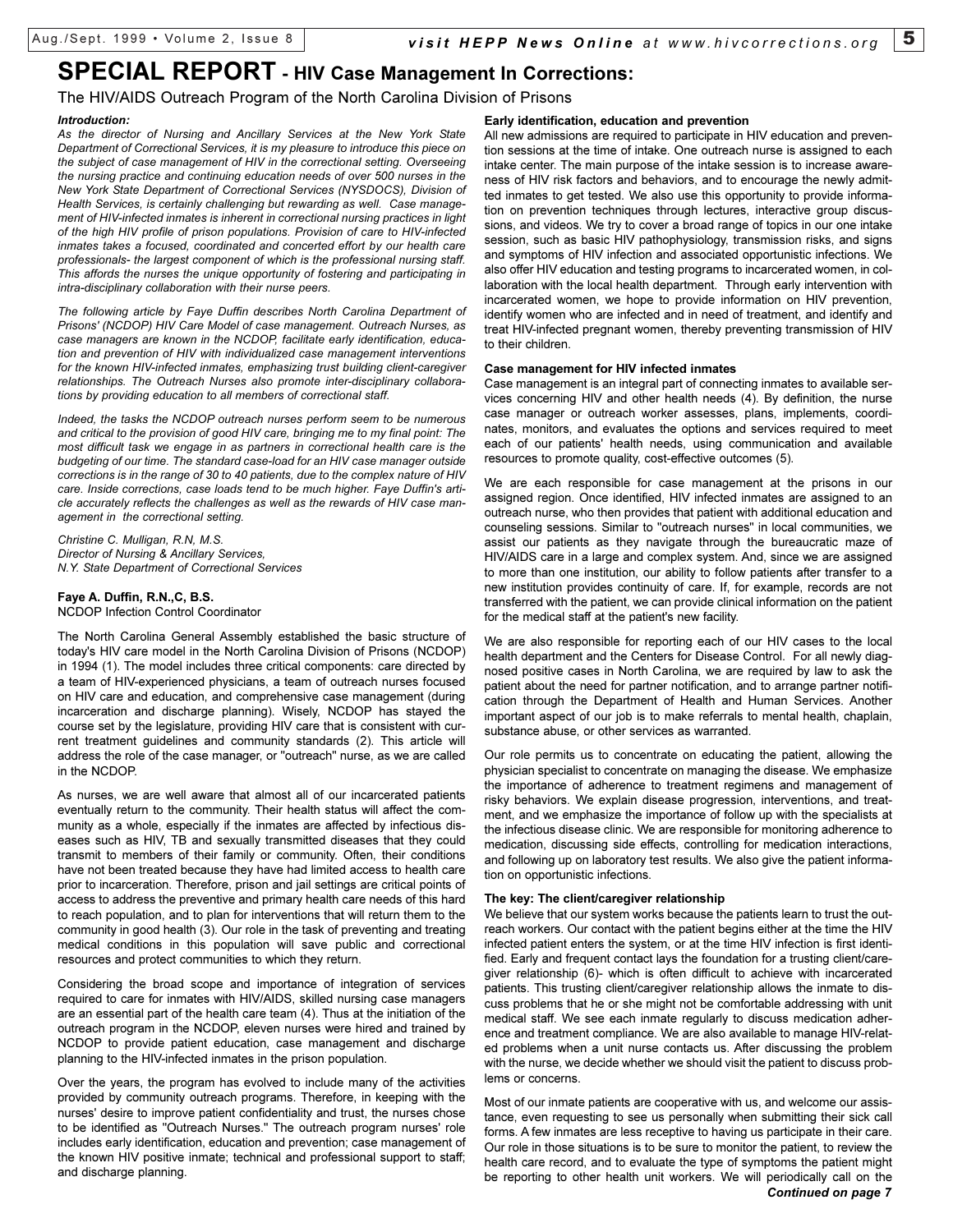# **HEPPigram** *A feature of HEPP News providing concise solutions to correctional HIV-related problems.*

## **Components of Informed Consent**

This information must be given to the subject in language understandable to the subject. No informed consent, whether oral or written, may include any exculpatory language through which the subject is made to waive or appear to waive any of the subject's legal rights, or releases or appears to release the investigator, the sponsor, the institution or its agents from liability for negligence.

#### **Federal regulations require that the following information must be provided to each subject involved in research [Federal Policy §\_\_\_.116(a)].**

- 1. A statement that the study involves research, an explanation of the purposes of the research and the expected duration of the subject's participation, a description of the procedures to be followed, and identification of any procedures which are experimental;
- 2. A description of any reasonably foreseeable risks or discomforts to the subject;
- 3. A description of any benefits to the subject or to others which may reasonably be expected from the research;
- 4. A disclosure of appropriate alternative procedures or courses of treatment, if any, that might be advantageous to the subject;
- 5. A statement describing the extent, if any, to which confidentiality of records identifying the subject will be maintained;
- 6. For research involving more than minimal risk, an explanation as to whether any compensation and an explanation as to whether any medical treatments are available if injury occurs and, if so, what they consist of, or where further information may be obtained;
- 7. An explanation of whom to contact for answers to pertinent questions about the research and research subjects' rights, and whom to contact in the event of a research-related injury to the subject; and
- 8. A statement that participation is voluntary, refusal to participate will involve no penalty or loss of benefits to which the subject is otherwise entitled, and the subject may discontinue participation at any time without penalty or loss of benefits to which the subject is otherwise entitled.

#### **The regulations further provide that the following additional information be provided to subjects, where appropriate [Federal Policy §\_\_\_.116(b)]:**

- 1. A statement that the particular treatment or procedure may involve risks to the subject (or to the embryo or fetus, if the subject is or may become pregnant) which are currently unforeseeable;
- 2. Anticipated circumstances under which the subject's participation may be terminated by the investigator without regard to the subject's consent;
- 3. Any additional costs to the subject that may result from participation in the research;
- 4. The consequences of a subject's decision to withdraw from the research and procedures for orderly termination of participation by the subject;
- 5. A statement that significant new findings developed during the course of the research which may relate to the subject's willingness to continue participation will be provided to the subject; and
- 6. the approximate number of subjects involved in the study.

The complete regulations are available at: http://www.nih.gov/grants/oprr/irb/irb\_chapter3.htm#e2. Special considerations for prisoners are available at: http://www.nih.gov/grants/oprr/irb/irb\_chapter6ii.htm#g6

## Resources / Opportunities

#### **PROGRAMS:**

StadtRelease: A Program for Post Release Adherence and Community Resources. The goal of the StadtRelease program is to directly provide, as well as to coordinate, access to resources for incarcerated and recently released HIV positive individuals to maintain health care and drug therapies during transition from prison to the free world.

Contact: Kimberly Betty, Stadtlanders Pharmacy/Corrections Division: phone: 800.833.2510 x31458

Local Population/Area Epidemiologic Research on Drug Abuse-NIDA:

Sponsored by: DHHS, NIH, NIDA

Deadline: October 1, November 12, February 1, 2000, and March 12, 2000

This program announcement encourages research on the local population/area epidemiol-

ogy of drug abuse and its correlates and consequences. Contact: Peter Hartsock phone: 301.443.6720, e-mail: ph45z@nih.gov or visit www.nih.gov/grants/guide/pa-files/PA-95- 059.html

#### **WEB RESOURCES:**

HEPP News Website: www.hivcorrections.org

Adult AIDS Clinical Trials Group (AACTG): http://aactg.s-3.com/links.htm

National Institute on Allergy and Infectious Disease (NIAID): http://www.niaid.nih.gov/

American Foundation for AIDS Research: http://www.amfar.org/

Community Programs for Community Research on AIDS (CPCRA): http://www.cpcra.org/

HIV Network for Prevention Trials (HIVNET): http://www.niaid.nih.gov/daids/hivnet.htm

AIDS Clinical Trial Information Service http://www.actis.org/

HIVline: The Clinician's Educational Resource: www.HIVline.com

#### **NURSING RELATED WEBSITES:**

Virginia Henderson International Nursing Library http://www.stti.iupui.edu/library/

Association of Nurses in AIDS Care http://www.anacnet.org/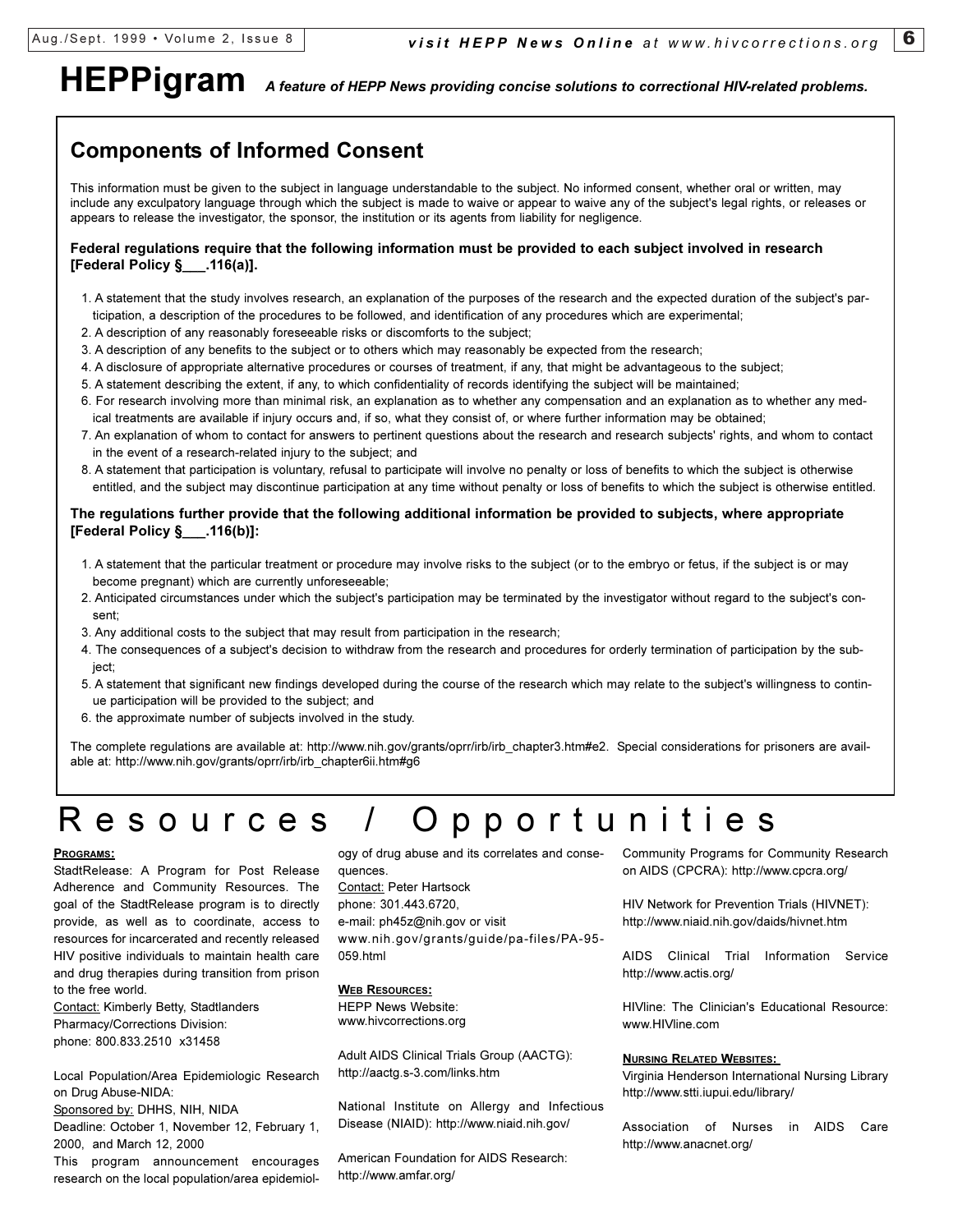## News Flashes

#### **Update on Prisoners in 1998**

Over the past eight years, the prison population has grown 4.8%, according to the recently released Bureau of Justice Statistics Report, "Prisoners in 1998." The expansion rate for the women prisoner population was 40 percent higher than the rate for men (6.5% and 4.7%, respectively). The full report is available at http://www.ojp.usdoj.gov/bjs/abst ract/p98.htm.

#### **Access and Cost: Prison Health Care**

HEPP editor Frederick L. Altice, MD was author of a recently published analysis of state and federal policies affecting correctional care (Pollack, H.A., Khoshnood, K, and Altice, FL. Health Care Delivery Strategies for Supervised Offenders. (Lead Article) Journal of Health Care Finance, 1999; 26(1), pp. 1- 17. [in press]). According to the article, major problems of correctional care include a growing correctional population, increasingly complex clinical care due to HIV and other diseases, and the unexpected impact of certain Medicaid policy choices in recent years. The authors argue for collaboration between correctional health care providers, Medicaid managed care, and law enforcement in **New Correctional Health Care Newsletter** Despite the abundance of information available regarding HIV treatment, there are few resources that are specifically targeted toward providers who work in the correctional environment. One year ago, HEPP News was created to respond to the HIV specialists' critical need for information on HIV management in the correctional setting. Now we are pleased to introduce a second resource, *HIV Inside*, a new quarterly publication also accredited through Brown University. While HEPP News serves the needs of the correctional HIV specialist, HIV Inside was designed to provide a broader perspective on HIV management issues to all correctional professionals, including physicians, physician assistants, nurses, social workers, dentists, and administrative personnel. See sign up box at the end of this issue.

**Update from our last issue on Hepatitis C** Two recent journal articles highlighted the prevalence of HCV in the US (Alter M, Kruszon-Moran D, et al. NEJM 8/19/99; Vol. 341, No. 8, P. 556; ) and recent treatment options (Koff R. JAMA 8/11/99; Vol. 282, No. 6, P. 511). Hepatitis C (HCV), hepatitis B (HBV), and co-infections with HBV and hepatitis D (HDV) account for approximately 90 percent of chronic viral hepatitis cases in the United States. Treatment of HBV with interferon alfa-2b was shown to be both effective and economical, while a new treatment option, lamivudine (3TC), was well-tolerated for chronic HBV infection when taken for a year. Meanwhile, the only effective treatment for HDV is high-dose interferon alfa, and sustained responses are not common. Treatment options for HCV were discussed in the last issue of HEPP News (see archives at www.hivcorrections.org).

#### **Report from the HIV Cost and Services Utilization Study (HCSUS)**

The June 30, 1999 issue of JAMA features an update from HCSUS, showing that access to HIV care has improved over the past three years, but has remained suboptimal for Blacks, Latinos, women, the uninsured and the Medicaid-insured. JAMA. 1999 June 23/30; 281:2305-2315.

### **HIV Case Management In Corrections:**

#### *Continued from page 5*

patient to make sure they are aware of our services. This tactic seems to make the patient aware that we are concerned about their health needs, encouraging them to engage in care.

#### **Discharge Planning**

As inmates prepare for release, outreach nurses make arrangements for follow-up with resources in the community. Upon notification of discharge, we prepare a package of basic HIV material and a brief resource directory that directs inmates to resources needed for medical care within the community. We also initiate the paperwork for drug assistance approval through the North Carolina AIDS Drug Assistance Program, and we make contact with the clinics to which the patient will be discharged. It is NCDOP policy to provide patients with up to thirty days of medications upon release. We make every effort to find housing for the patients when needed. We have the support of the NCDOP and DHHS, as both organizations recognize that connecting the patient with community resources upon release are an important issue to the incarcerated population.

Upon discharge, we provide the patients with the following:

- A contract to sign that releases his/her medical data, including laboratory test results
- · Phone numbers of resources in the community
- Information emphasizing prevention methods to reduce the likelihood of transmitting HIV infection within their community.

Even with our best efforts, some of our patients are lost to follow up after returning to the community - often because there are few resources available in the communities to which they are returning.

At the current time, the NCDOP does not follow up with inmates once they are released from the system. Since discharge planning and follow-up have been identified as a major concern for our patient population, a task force is being developed consisting of public health and correctional personnel. It is the goal of this committee to develop a collaborative process with community-based organizations which will address our patients' needs at the time of release, and improve the continuity of care.

#### **Providing a resource for NCDOP staff**

One of our newest roles at the NCDOP is to keep health care and correctional staff informed of new developments in the treatment and management of HIV and AIDS. We are able to stay updated through involvement in state, regional, and national HIV groups as well as county HIV task forces and AIDS Services Organizations. Our participation with these groups helps to provide valuable feedback to the community concerning the issues inmates face upon discharge.

Our administration recognizes the important role of the nursing staff on the health care team. As a result, we have become an integral part of the system-wide HIV education and training programs. We provide accurate, current and continuous information to the officers, and seek out opportunities for dialog. We are now involved in a new initiative to provide basic education on HIV to all correctional officers within the system. The communication links between correctional officers and staff enhance our ability to fulfill our many roles as problem solvers, facilitators, advocates, and educators.

#### **Conclusion**

Primary and preventive health care and education for the incarcerated population not only benefits the inmate; it benefits the community where they will eventually be released. We are in the forefront of innovative nursing because we bring the "third partner," the correctional officer, to the table. By including the trusting client/caregiver relationship established in our Outreach program, we create a team that brings the best HIV care possible to infected inmates.

#### **REFERENCES:**

(1) General Assembly of North Carolina Extra Session 1994 House Bill 211. (2) Personal communication. Barbara Pohlman, MD, MPH: Director of the NCDOP

Health Services/Medical Director. (3) Hammett, Theodore T. Public Health/Corrections Collaborations: Prevention and Treatment of HIV/AIDS, STDs, and TB. National Institute of Justice/Centers for Disease Control and Prevention. 1998.

(4) Kirton CA, Ferri RS, Eleftherakis V. Primary care and case management of persons with HIV/AIDS [Review]. Nurse Clinics of North America. 1999 March; 34(1): 71-94. (5) Kongstvedt, P.R. "The Managed Health Care Handbook" Third Edition, p. 274.

(6) Thompson AS, et al. Evaluation of an innovative program to address the health and social service needs of drug-using women with or at risk for HIV infection. Journal of Community Health. 1998 December; 23(6): 419-40.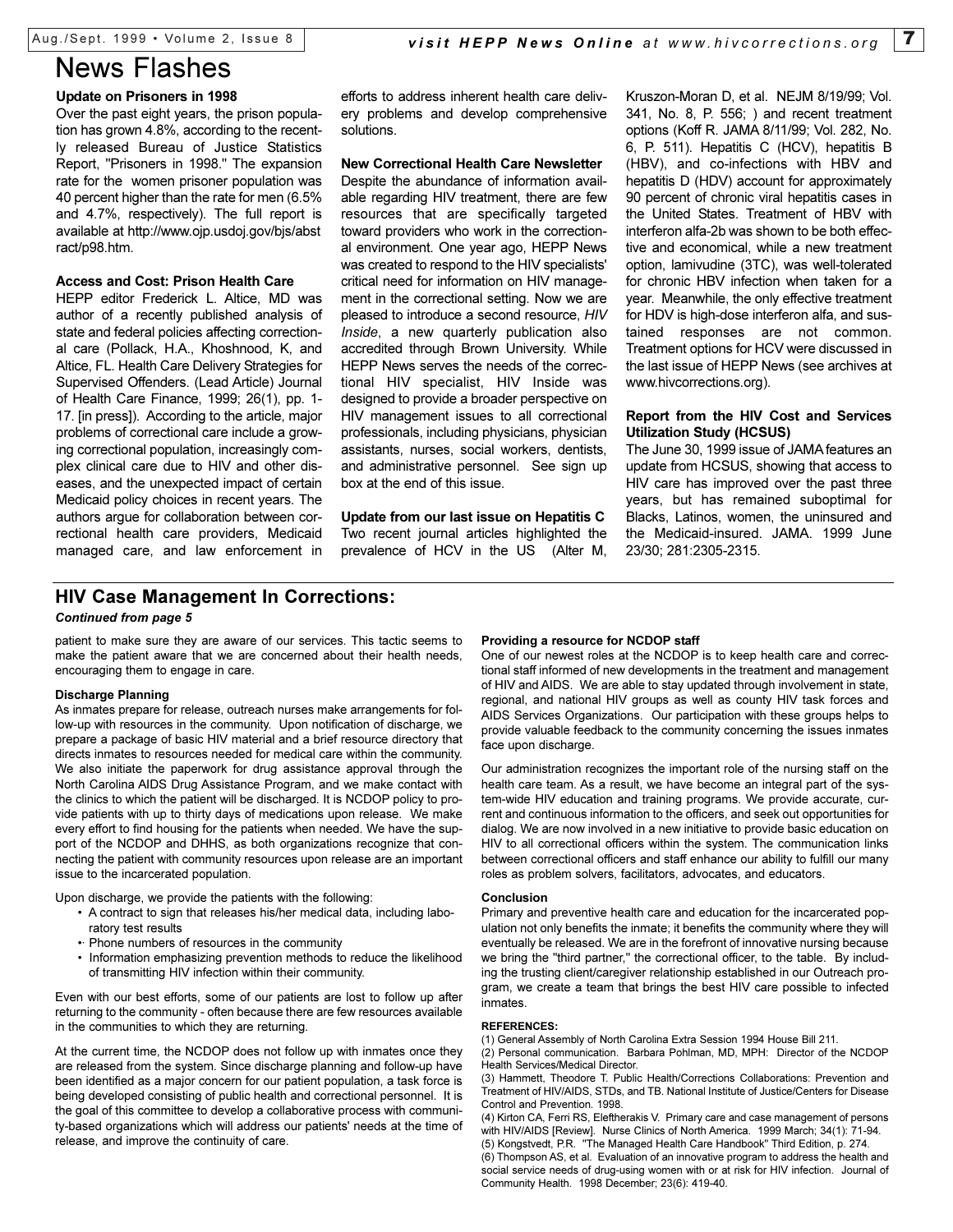HIV 101

NOL AIH

fax: 401.863.1243

### Flow Sheet for the Management of the HIV Infected Patient

**HEPP News website: www.hivcorrections.org**

| HIV Dx/Date:                      | Name: DOB: $DDB$ :                                                                                                                                                                  |          | HIV risk(s): Allergies:                                                                                                                                                                                                           |                                                |                                 |                             |
|-----------------------------------|-------------------------------------------------------------------------------------------------------------------------------------------------------------------------------------|----------|-----------------------------------------------------------------------------------------------------------------------------------------------------------------------------------------------------------------------------------|------------------------------------------------|---------------------------------|-----------------------------|
|                                   |                                                                                                                                                                                     |          |                                                                                                                                                                                                                                   |                                                |                                 |                             |
| <b>Clinical Data</b>              |                                                                                                                                                                                     |          |                                                                                                                                                                                                                                   |                                                |                                 |                             |
| Date                              |                                                                                                                                                                                     |          |                                                                                                                                                                                                                                   |                                                |                                 |                             |
| Weight                            |                                                                                                                                                                                     |          |                                                                                                                                                                                                                                   |                                                |                                 |                             |
| CD4 / (%)                         |                                                                                                                                                                                     |          |                                                                                                                                                                                                                                   |                                                |                                 |                             |
| Viral Load<br><b>WBC</b>          |                                                                                                                                                                                     |          |                                                                                                                                                                                                                                   |                                                |                                 |                             |
| Hb/HCT                            |                                                                                                                                                                                     |          |                                                                                                                                                                                                                                   |                                                |                                 |                             |
| PLT                               |                                                                                                                                                                                     |          |                                                                                                                                                                                                                                   |                                                |                                 |                             |
| SGOT/AST                          |                                                                                                                                                                                     |          |                                                                                                                                                                                                                                   |                                                |                                 |                             |
| SGPT/ALT                          |                                                                                                                                                                                     |          |                                                                                                                                                                                                                                   |                                                |                                 |                             |
| AlkPhos                           |                                                                                                                                                                                     |          |                                                                                                                                                                                                                                   |                                                |                                 |                             |
| Bili                              |                                                                                                                                                                                     |          |                                                                                                                                                                                                                                   |                                                |                                 |                             |
| Amylase                           |                                                                                                                                                                                     |          |                                                                                                                                                                                                                                   |                                                |                                 |                             |
| Lipase                            |                                                                                                                                                                                     |          |                                                                                                                                                                                                                                   |                                                |                                 |                             |
| Triglicerides                     |                                                                                                                                                                                     |          |                                                                                                                                                                                                                                   |                                                |                                 |                             |
| Cholesterol                       |                                                                                                                                                                                     |          |                                                                                                                                                                                                                                   |                                                |                                 |                             |
|                                   |                                                                                                                                                                                     |          |                                                                                                                                                                                                                                   |                                                |                                 |                             |
|                                   |                                                                                                                                                                                     |          |                                                                                                                                                                                                                                   |                                                |                                 |                             |
|                                   |                                                                                                                                                                                     |          |                                                                                                                                                                                                                                   |                                                |                                 |                             |
|                                   |                                                                                                                                                                                     |          |                                                                                                                                                                                                                                   |                                                |                                 |                             |
| <b>Antiretroviral Therapy</b>     |                                                                                                                                                                                     |          |                                                                                                                                                                                                                                   |                                                |                                 |                             |
| Date:                             |                                                                                                                                                                                     |          |                                                                                                                                                                                                                                   |                                                |                                 |                             |
|                                   |                                                                                                                                                                                     |          |                                                                                                                                                                                                                                   |                                                |                                 |                             |
|                                   |                                                                                                                                                                                     |          |                                                                                                                                                                                                                                   |                                                |                                 |                             |
|                                   |                                                                                                                                                                                     |          |                                                                                                                                                                                                                                   |                                                |                                 |                             |
|                                   |                                                                                                                                                                                     |          |                                                                                                                                                                                                                                   |                                                |                                 |                             |
|                                   |                                                                                                                                                                                     |          |                                                                                                                                                                                                                                   |                                                |                                 |                             |
|                                   |                                                                                                                                                                                     |          |                                                                                                                                                                                                                                   |                                                |                                 |                             |
|                                   |                                                                                                                                                                                     |          |                                                                                                                                                                                                                                   |                                                |                                 |                             |
|                                   |                                                                                                                                                                                     |          |                                                                                                                                                                                                                                   |                                                |                                 |                             |
| <b>Health Maintenance</b>         |                                                                                                                                                                                     |          |                                                                                                                                                                                                                                   |                                                | Immunizations                   |                             |
|                                   |                                                                                                                                                                                     |          |                                                                                                                                                                                                                                   |                                                | Pneumovax:                      |                             |
|                                   | $\begin{array}{ c c c c c }\hline \multicolumn{3}{c }{\text{CXR}/\text{date:}} \hline \multicolumn{3}{c }{\text{CXR}/\text{date:}} \hline \multicolumn{3}{c }{\text{}} \end{array}$ |          |                                                                                                                                                                                                                                   |                                                |                                 | $\text{Hep A:}\n$           |
|                                   |                                                                                                                                                                                     |          |                                                                                                                                                                                                                                   |                                                |                                 | $\text{Hep B:}\n\qquadp{1}$ |
|                                   |                                                                                                                                                                                     |          | The p D.<br>The second of the second state of the second state of the second state of the second state of the second state of the second state of the second state of the second state of the second state of the second state of |                                                |                                 |                             |
|                                   | Hep Screen date/results: $A \tI \tB \tI$                                                                                                                                            |          |                                                                                                                                                                                                                                   |                                                |                                 |                             |
|                                   |                                                                                                                                                                                     |          |                                                                                                                                                                                                                                   |                                                |                                 |                             |
|                                   |                                                                                                                                                                                     |          |                                                                                                                                                                                                                                   |                                                |                                 | Other:                      |
|                                   |                                                                                                                                                                                     |          |                                                                                                                                                                                                                                   |                                                |                                 |                             |
| Prophylaxis                       |                                                                                                                                                                                     | Consults |                                                                                                                                                                                                                                   |                                                |                                 |                             |
| <b>PCP</b>                        |                                                                                                                                                                                     |          |                                                                                                                                                                                                                                   |                                                |                                 |                             |
| MAI<br>Other                      |                                                                                                                                                                                     |          |                                                                                                                                                                                                                                   |                                                |                                 |                             |
|                                   |                                                                                                                                                                                     |          |                                                                                                                                                                                                                                   |                                                |                                 |                             |
| Problem List                      |                                                                                                                                                                                     |          |                                                                                                                                                                                                                                   |                                                |                                 |                             |
| Opportunistic Illnesses           | Date                                                                                                                                                                                |          | Other                                                                                                                                                                                                                             |                                                | Date                            |                             |
|                                   |                                                                                                                                                                                     |          |                                                                                                                                                                                                                                   |                                                |                                 |                             |
|                                   |                                                                                                                                                                                     |          |                                                                                                                                                                                                                                   |                                                |                                 |                             |
|                                   |                                                                                                                                                                                     |          |                                                                                                                                                                                                                                   |                                                |                                 |                             |
|                                   |                                                                                                                                                                                     |          |                                                                                                                                                                                                                                   |                                                |                                 |                             |
|                                   |                                                                                                                                                                                     |          |                                                                                                                                                                                                                                   |                                                |                                 |                             |
| Hospitalizations                  |                                                                                                                                                                                     |          |                                                                                                                                                                                                                                   |                                                |                                 |                             |
|                                   |                                                                                                                                                                                     |          | Date/dx                                                                                                                                                                                                                           |                                                |                                 |                             |
| Date/dx                           |                                                                                                                                                                                     |          |                                                                                                                                                                                                                                   |                                                |                                 |                             |
|                                   |                                                                                                                                                                                     |          |                                                                                                                                                                                                                                   |                                                |                                 |                             |
|                                   |                                                                                                                                                                                     |          |                                                                                                                                                                                                                                   |                                                |                                 |                             |
|                                   |                                                                                                                                                                                     |          |                                                                                                                                                                                                                                   |                                                |                                 |                             |
|                                   |                                                                                                                                                                                     |          |                                                                                                                                                                                                                                   |                                                |                                 |                             |
| National Clinician's PEP Hotline: | <b>Critical Information</b><br>888.448.4911                                                                                                                                         |          |                                                                                                                                                                                                                                   | HEPP News Address: Box GB 426 Brown University | <b>Flow Sheet Developed By:</b> |                             |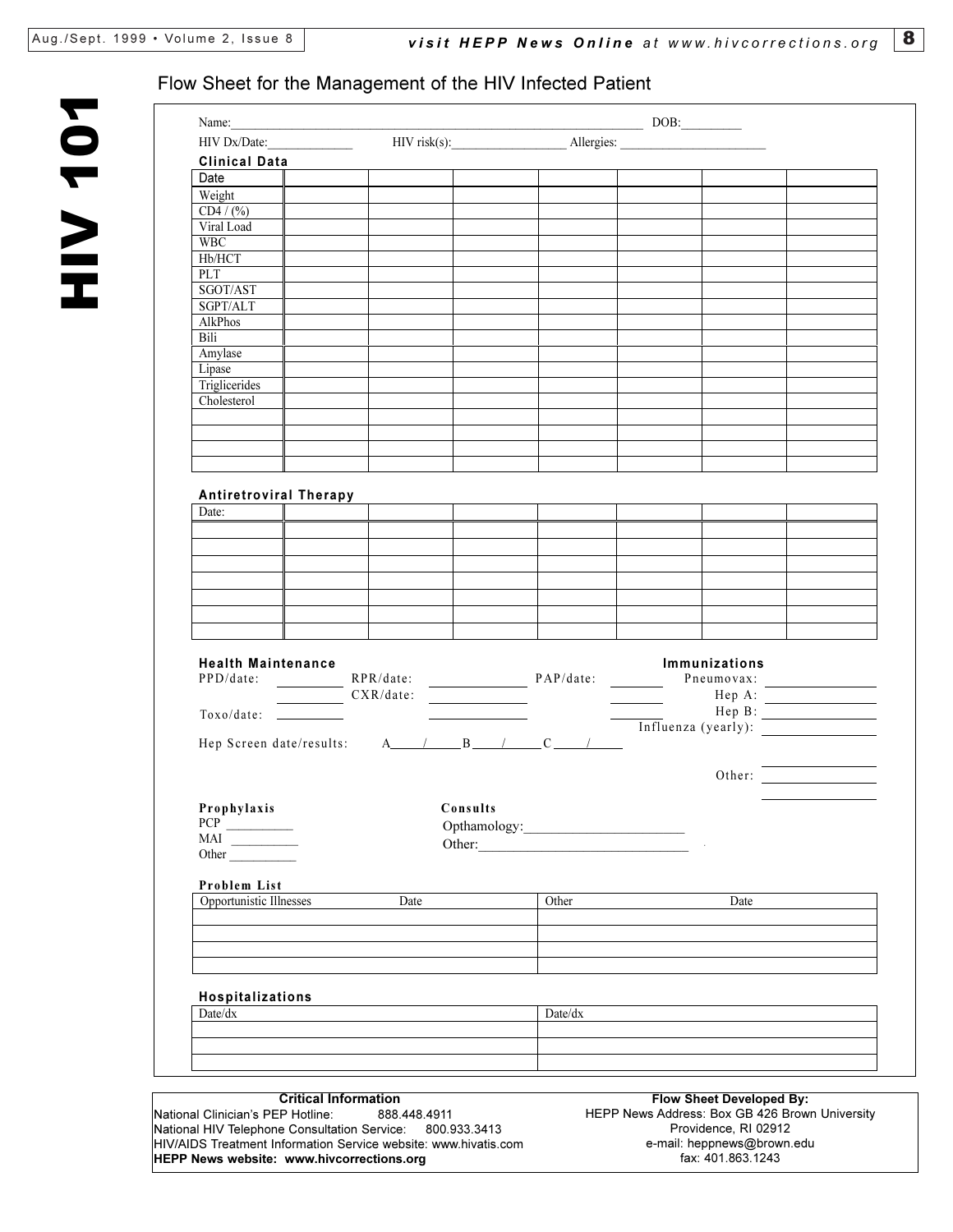Aug./Sept. 1999 Volume 2, Issue 8 *visit HEPP News Online at www.hivcorrections.org* 9

## **Spotlight on the North Carolina Department of Prisons**

rocky Blue Ridge Mountains. The state's 81 admissions each year. HIV-infected patients those 530 or so inmates that have HIV infecare neither isolated nor segregated, although patients who have more complicated management issues are housed in proximity to clinics staffed by HIV-experienced physicians.

HIV testing is voluntary, upon inmate request, when clinically indicated, or in the event of a bloodborne pathogen exposure with a consent form required prior to testing. Education about testing is provided at intake. As has been described for other states with voluntary testing (1, 2) the number of inmates known to be infected with HIV (identified using voluntary testing or self-report) is less than the total responsible. number of inmates who are believed to be infected.

On any given day in 1998, the NCDOP averaged 534 known HIV-infected inmates in the from the University of North Carolina at Chapel

The territory of the NCDOP ranges from the many as 40 to 50% of patients with HIV infec- nurse to design treatment regimens and monsandy beaches of the Atlantic Ocean to the tion remain unidentified, on par with figures itor the progression of HIV disease. All prisons house 32,000 inmates (average daily Spotlight on the New York Department of rently on the formulary. HIV infected inmates census) and accommodate 20,000 new Corrections, HEPP News, May 1999). Of have had-access-to-HAART-since-1998, conthat have been described for other states (see approved medications for HIV-therapy are curtion, on average 36% (190) had CDC-defined followed national trends (4). Inmates have also AIDS, 64% (334) had HIV, 12% (64) were had access to clinical trials at selected facilifemale, 86% (459) were between 24-44 years ties. The trial protocols are scrutinized by the of age, and 84% (448) were African American. UNC human studies committees and by NC According to Barbara Pohlman, MD MPH, Health Services Director/Medical Director, the outreach nurse program (described in this Committee Report (see Dr. Wohl's article on issue) is a critical component of HIV management in the NCDOC. She reports that the HIV treatment program incorporates the most **REFERENCES:** important precepts of correctional health care: good medical practice, good for the health of inmates, good for public health, and fiscally

system.(3) The literature estimates that as Hill. The HIV specialists work with the outreach HIV speciality care is provided under contract with four private HIV specialists and, for a few of the facilities, by contracting HIV specialists

sequently, AIDS deaths in the NCDOP have DOP authorities for adherence to guidelines set out by the FDA and the Belmont page 1).

1) De Groot, AS, Hammet TM. Barriers to care of HIV-infected inmates: a public health concern. AIDS Reader, May/ June 1996; 78-87.

2) NYS DOC Spotlight, HEPP News, May 1999; 2(5).

3) Personal Communication. Barbara Pohlman, Medical Director at NCDOP, and Maruschack, L. HIV in Prisons and Jails, Bureau of Justice Statistics, 1999. http://www.ojp.usdoj.gov/bjs/ 4) MMWR 1999 Jan 8; 47 (51&52): 1115-7.

| <b>FAX HEPP NEWS BACK AT 800.671.1754 FOR ANY OF THE FOLLOWING:</b> (please print clearly or type)                                        |  |  |  |  |  |
|-------------------------------------------------------------------------------------------------------------------------------------------|--|--|--|--|--|
| Yes, I would like to add/update/correct (circle one) my contact information for my complimentary subscription of HEPPNews fax newsletter. |  |  |  |  |  |
| Yes, I would like to sign up the following colleague to receive a complimentary subscription of HEPPNews fax newsletter.                  |  |  |  |  |  |
| Yes, I would like to order the following back issues (please include volume/issue/date).                                                  |  |  |  |  |  |
| Yes, I would like my HEPP News to be delivered as an attached PDF file in an e-mail (rather than have a fax).                             |  |  |  |  |  |
|                                                                                                                                           |  |  |  |  |  |
|                                                                                                                                           |  |  |  |  |  |
|                                                                                                                                           |  |  |  |  |  |
|                                                                                                                                           |  |  |  |  |  |
|                                                                                                                                           |  |  |  |  |  |
|                                                                                                                                           |  |  |  |  |  |
| SIGNATURE:                                                                                                                                |  |  |  |  |  |

## **Subscribe to** *HIV Inside*

A new quarterly newsletter addressing HIV-management issues specific to correctional care.

If you are interested in receiving this free publication, please fill out the form below. In addition to receiving *HIV Inside*, this contact information will be entered into an HIV-management database, allowing additional education materials to be forwarded.

| Title                                                  | <u> 1999 - Johann John Stone, mars and de format de la provincia de la provincia de la provincia de la provincia d</u> |     |
|--------------------------------------------------------|------------------------------------------------------------------------------------------------------------------------|-----|
|                                                        |                                                                                                                        |     |
|                                                        |                                                                                                                        |     |
|                                                        | State ____________________                                                                                             | Zip |
| Phone<br><u> 1989 - Andrea Andrew Maria (h. 1989).</u> |                                                                                                                        |     |